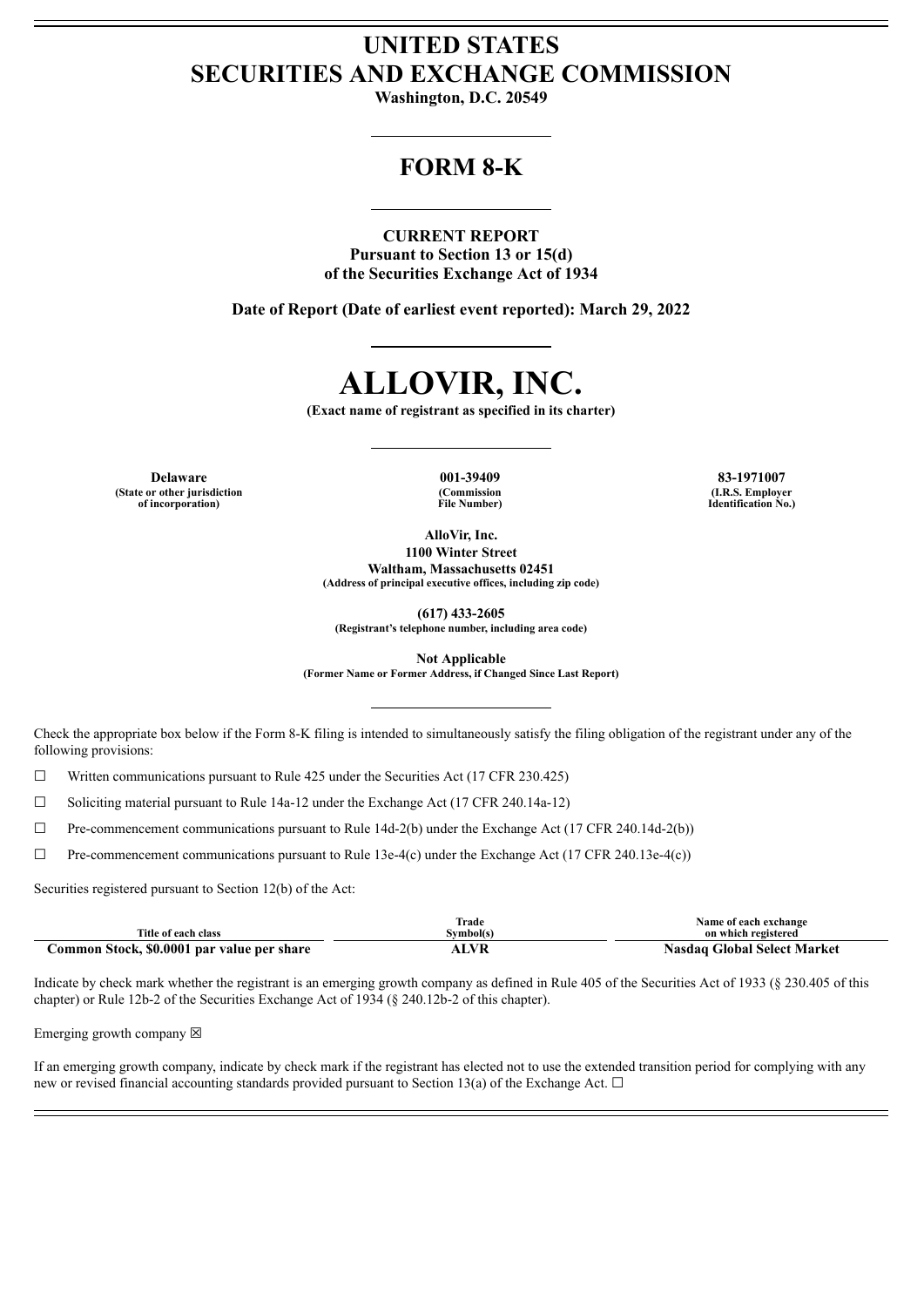## Item 5.02 Departure of Directors or Certain Officers; Election of Directors; Appointment of Certain Officers; Compensatory Arrangements of **Certain Officers.**

On March 29, 2022, upon the recommendation of the Nominating and Corporate Governance Committee of the Board of Directors (the "Board") of AlloVir, Inc. ("AlloVir"), the Board appointed Shawn Tomasello to the Board, effectively immediately. Ms. Tomasello will serve as a Class III director until her term expires at the 2023 annual meeting of stockholders at which time she will stand for election by AlloVir's stockholders. The Board determined that Ms. Tomasello is independent under the listing standards of the Nasdaq Stock Market.

Additionally, on March 29, 2022, John Wilson notified the Board that he will be retiring from the Board and will not stand for re-election at AlloVir's 2022 annual meeting of shareholders.

There are no transactions and no proposed transactions between Ms. Tomasello (or any member of such individual's immediate family) and AlloVir (or any of its subsidiaries), and there is no arrangement or understanding between Ms. Tomasello and any other person or entity pursuant to which such individual was appointed as a director of AlloVir.

Ms. Tomasello will receive compensation for her service on the Board in accordance with AlloVir's non-employee director compensation policy. A description of the compensatory arrangements for non-employee directors is included in AlloVir's proxy statement on Schedule 14A for the 2021 annual meeting of shareholders, filed with the SEC on April 12, 2021.

## **Item 7.01 Regulation FD Disclosure**

On March 31, 2022, AlloVir issued a press release announcing the appointment of a new director. A copy of the press release is attached hereto as Exhibit 99.1 and is incorporated into this Item 7.01 by reference.

The information in this Current Report on Form 8-K and Exhibit 99.1 attached hereto is intended to be furnished and shall not be deemed "filed" for purposes of Section 18 of the Securities Exchange Act of 1934, as amended (the "Exchange Act") or otherwise subject to the liabilities of that section, nor shall it be deemed incorporated by reference in any filing under the Securities Act of 1933, as amended, or the Exchange Act, except as expressly set forth by specific reference in such filing.

## **Item 9.01. Financial Statements and Exhibits.**

(d) Exhibits

| Exhibit No. | <b>Description</b>                                                          |
|-------------|-----------------------------------------------------------------------------|
| 99.1        | Press release dated March 31, 2022                                          |
| 104         | Cover Page Interactive Data File (embedded within the Inline XBRL document) |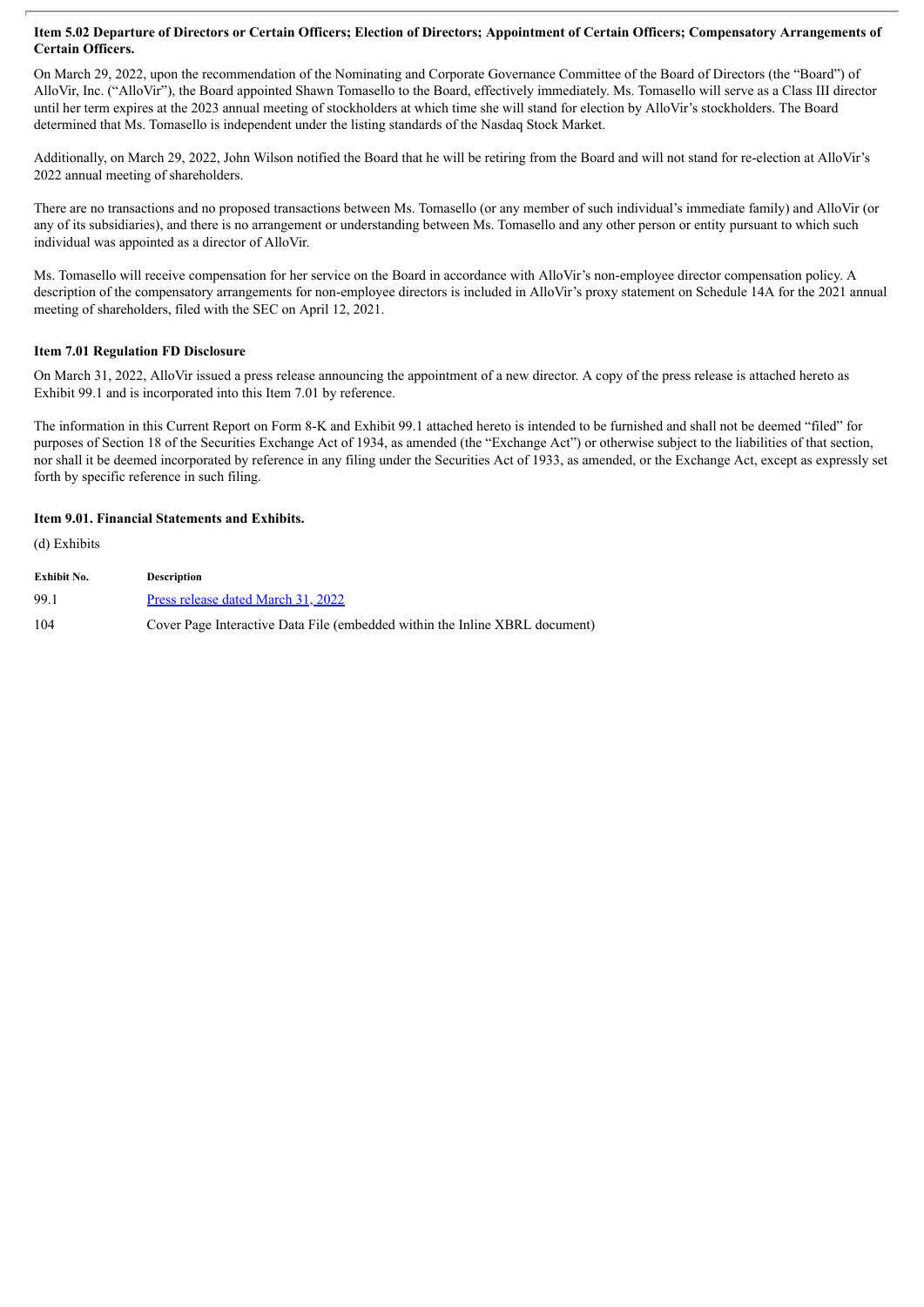**SIGNATURE**

Pursuant to the requirements of the Securities Exchange Act of 1934, the registrant has duly caused this report to be signed on its behalf by the undersigned hereunto duly authorized.

## **AlloVir, Inc.**

Date: March 31, 2022 By: /s/ Edward Miller

Name: Edward Miller Title: *General Counsel*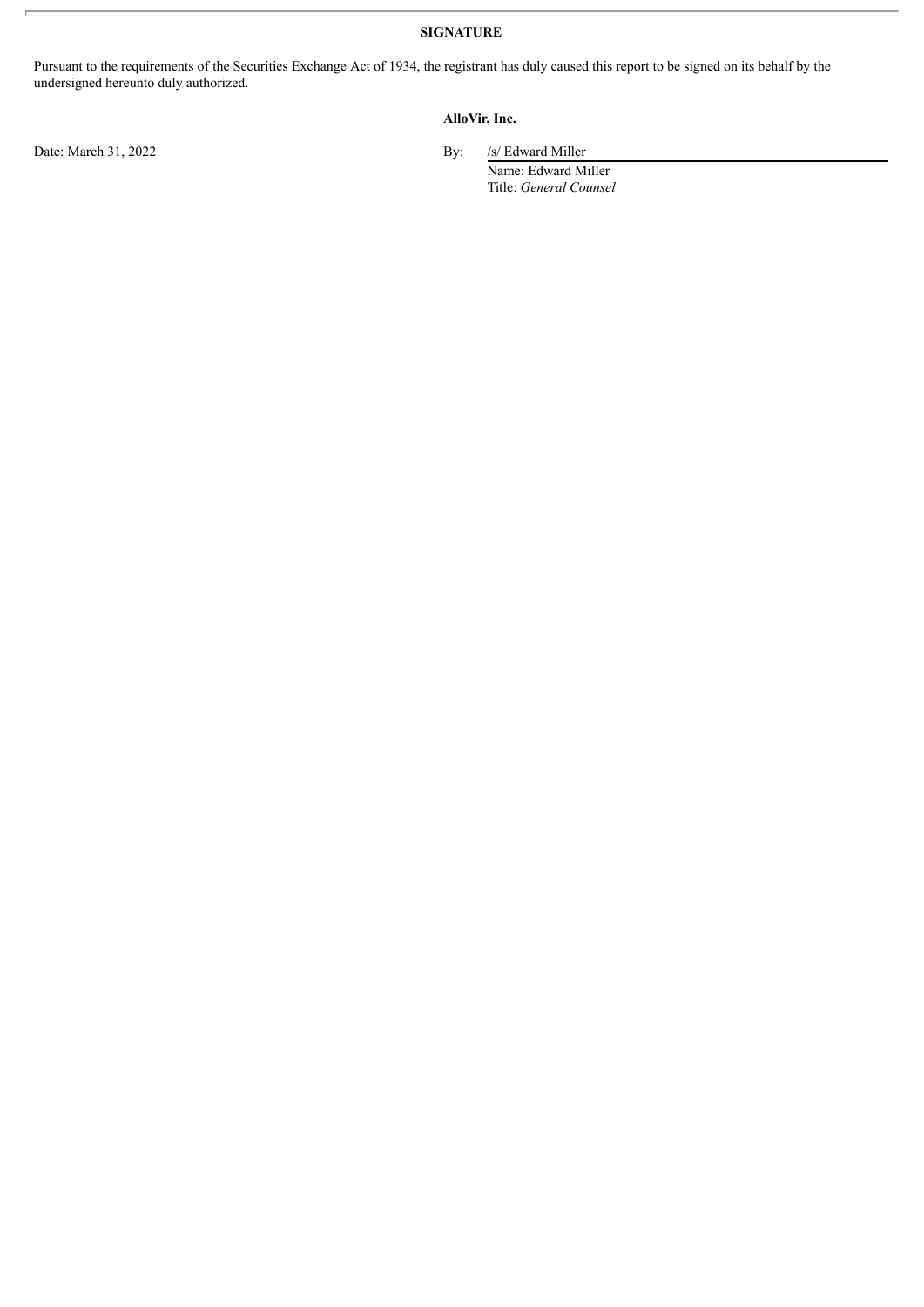

## <span id="page-3-0"></span>**For Immediate Release**

## **AlloVir Appoints Shawn Tomasello to Its Board of Directors**

**Waltham, Mass., March 31, 2022** – AlloVir (Nasdaq: ALVR), a late-clinical stage allogeneic T-cell immunotherapy company, today announced the appointment of Shawn Tomasello to its Board of Directors. Ms. Tomasello brings more than 35 years of broad experience building and leading commercial organizations in the life sciences industry, with specific expertise in cell and gene therapy.

"We're thrilled to welcome Shawn to our Board of Directors. Her depth of experience in building successful biopharmaceutical companies and leading innovative cell and gene therapies from clinical development to commercialization is invaluable to AlloVir, as we advance our multi-virus specific T cell platform and evolve into a commercial stage company," said Diana Brainard, M.D., Chief Executive Officer, AlloVir.

As Shawn joins, longstanding Board member John Wilson has advised the Board that he will retire at the expiration of his term at the 2022 annual meeting of shareholders. John co-founded AlloVir, then known as ViraCyte, and served as Executive Director from 2013 until 2018.

"I would like to thank John for his tremendous impact on AlloVir. His contributions have helped shape the company from conception through clinical development and have set us up for continued success in the next stage of the company's growth," said Dr. Brainard.

#### **About Shawn Tomasello**

Ms. Tomasello has extensive strategic experience in building world class organizations encompassing commercial, compliance, regulatory, pricing and medical affairs functions. From 2015 to 2018, Ms. Tomasello served as the Chief Commercial Officer of Kite Pharma, where she oversaw the global commercialization of the CAR T-cell therapy Yescarta® and played a key role in the company's acquisition by Gilead Sciences. She previously served as Chief Commercial Officer of Pharmacyclics, where she led both commercial and medical affairs. Prior to Pharmacyclics, Ms. Tomasello served as President of the Americas, Hematology and Oncology at Celgene, where she led the company through five successful product launches encompassing 11 indications and played a critical role in acquisitions. She currently serves on the boards of TCR2 Therapeutics, 4D Molecular Therapeutics, UroGen Pharma, Mesoblast, Gamida Cell and Centrexion Therapeutics. Ms. Tomasello received a Bachelor of Science in Marketing from the University of Cincinnati and a Master of Business Administration from Murray State University in Kentucky.

### **About AlloVir**

AlloVir is a leading late clinical-stage cell therapy company with a focus on restoring natural immunity against life-threatening viral diseases in pediatric and adult patients with weakened immune systems. The company's innovative and proprietary technology platforms leverage off-the-shelf, allogeneic, single- and multi-virus-specific T cells for patients with T cell deficiencies who are at risk from the life-threatening consequences of viral diseases. AlloVir's technology and manufacturing process enable the potential for the treatment and prevention of a spectrum of devastating viruses with each single allogeneic cell therapy. The company is advancing multiple mid- and late-stage clinical trials across its product portfolio. For more information, visit www.allovir.com or follow us on Twitter or LinkedIn.

- more -